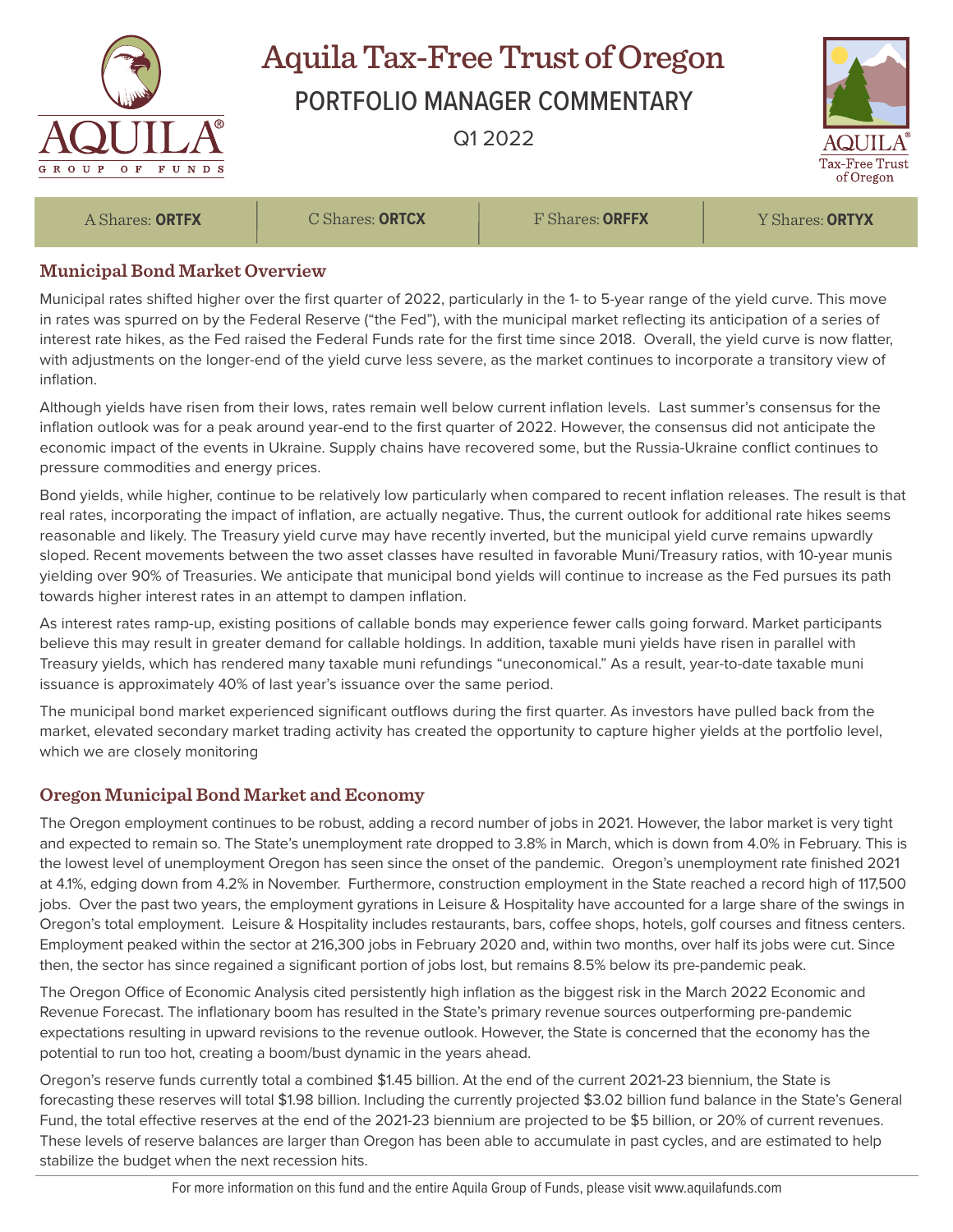Although demand has weakened over the past quarter, sourcing bonds continues to be a challenge due to continued strong demand for municipal bonds, with new issues still multiple times oversubscribed. Although tax-exempt non-AMT municipal bond issuance for 2021 dropped by 15.6%, 2021 was a strong year for municipal issuance. Tax-exempt issuance for 2022 is off to a strong start, with year-to-date issuance year-over-year. Furthermore, the November 2021 election, which approves local property taxbacked general obligation bonds, is an important source of Oregon issuance. The election produced only \$421 million in new bond measures versus \$2.1 billion approved at the 2020 Oregon November special election. Over the past quarter, issuance has come from a broad variety of issuers, including city, county, mass transit, housing, higher education, healthcare, airport and school districts, with both new money and refunding issues.

With the increase in Treasury rates, taxable issuance has dropped significantly. Through mid-February, taxable issuance levels dropped from \$379 million in 2021 to a mere \$13.4 million in 2022. During 2021, Oregon saw almost \$3 billion in taxable issuance versus \$4.5 billion in 2020. However, the Port of Portland issued \$527 million in bonds which, while tax-exempt, are subject to the alternative minimum tax. Much of the taxable activity over the last few years has been spurred by the elimination of tax-exempt advance refunding bonds as a result of the Tax Cuts and Jobs Act. Although refunding bonds are a positive development for local government balance sheet metrics, we remain concerned about the reduction in supply of tax-exempt bonds by transferring that issuance to the taxable market. The impact on the Oregon muni market has been more pronounced than in other states, with approximately half of municipal bonds sold in 2021 carrying taxable interest. Historically, this number has been closer to 10% or 15%.

## **Fund Outlook and Strategy**

With a relatively flat yield curve and tight credit spreads, we remain cautious in our selection of municipal bonds. We have been taking advantage of the higher interest rate environment by initiating security swaps structured to reduce lower-yielding securities and replace them with higher-yielding securities in the 10- to 15-year maturity range. Given the current slope of the yield curve, we believe this can be accomplished without adding meaningful extension risk to our target portfolio duration of 4.5-4.75 years. With Fed policy pointing toward additional rate hikes and more aggressive tightening, we continue to resist the temptation to meaningfully extend duration. However, should the yield curve steepen, we would consider slightly lengthening duration to take advantage of higher rates.

Credit research remains the cornerstone of our investment approach, with vigilant monitoring of pandemic-affected issuers and sectors. Under our overall defensive portfolio strategy, the Fund holds approximately 97% AA or higher credit quality, due to currently narrow credit spreads in the municipal market. As the economy recovers, we have expanded our effort to evaluate currently under-represented sectors and bonds with attractive structures or relative spreads. These focuses present an opportunity to capture incremental yield while diversifying risk. Furthermore, these sectors present an opportunity to increase exposure to holdings with yields commensurate to, or exceeding, potential volatility.

As credit spreads tightened during 2021, investors seemed willing to assume greater credit risk to replace legacy yields on maturing high-grade bonds. Although we have recently experienced some spread-widening, we view credit risk as not being sufficiently rewarded, particularly for longer maturities. For this reason, we continue to maintain a heightened exposure to pre-refunded bonds as a source of liquidity and current yield. Our exposure to pre-refunded bonds remains elevated, due to municipalities refunding existing issues in this still relatively low-rate environment to achieve debt service savings.

For specific information about fund characteristics, holdings and performance, please see the [Fund Fact Sheet](http://aquilafunds.com/wp-content/uploads/OR-Fact-Sheet.pdf) on our website at [www.aquilafunds.com](http://www.aquilafunds.com).

| Fund Facts as of $3/31/2022$                                                          |                             |                                      |                           |
|---------------------------------------------------------------------------------------|-----------------------------|--------------------------------------|---------------------------|
| CO-PORTFOLIO MANAGER<br><b>CHRIS JOHNS</b><br>CO-PORTFOLIO MANAGER<br><b>TIM ILTZ</b> | INCEPTION DATE<br>6/16/1986 | <b>TOTAL INVESTMENTS</b><br>\$586.1M | NUMBER OF HOLDINGS<br>278 |